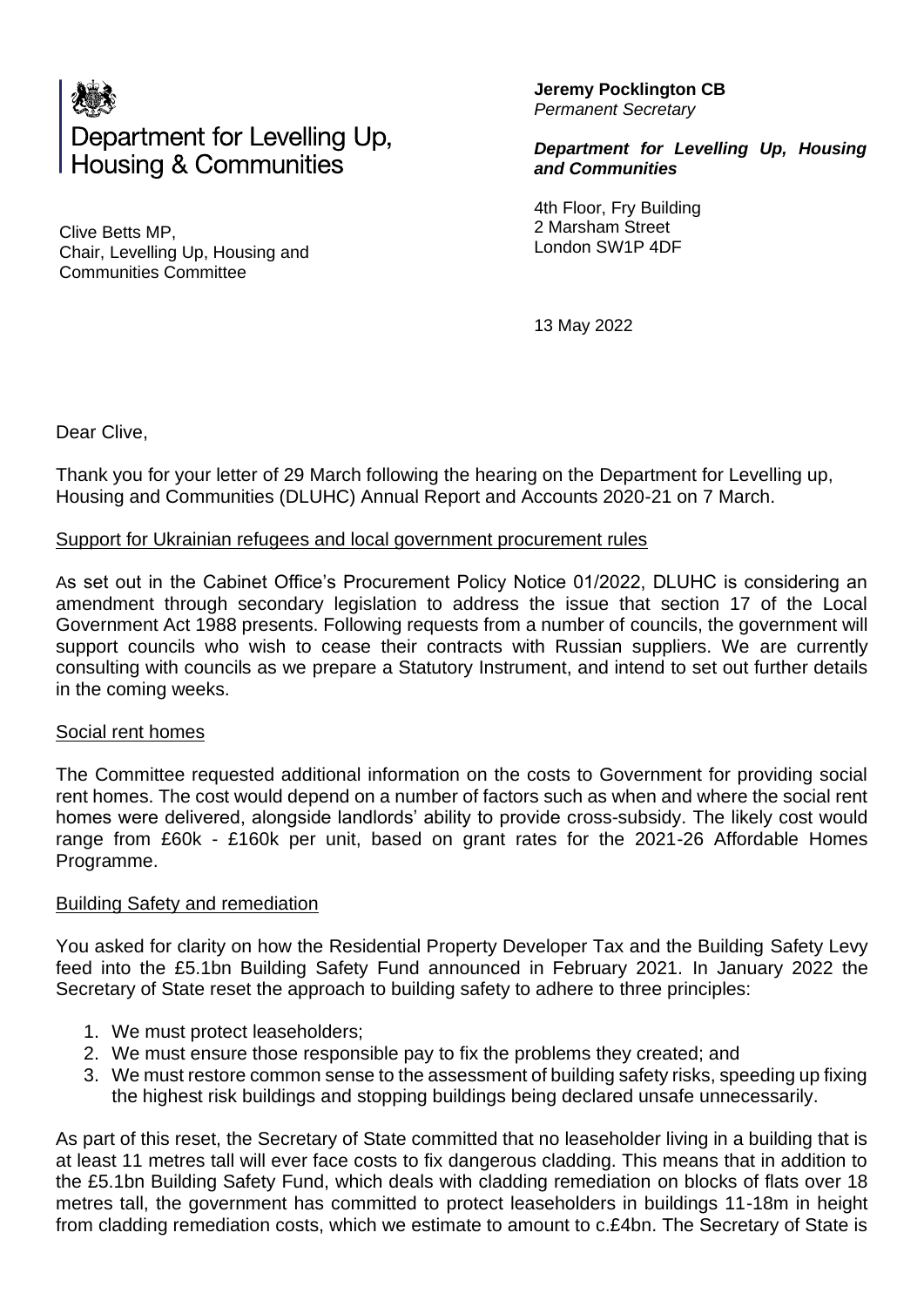clear that while the taxpayer is contributing to the costs for buildings over 18m, the industry must do so for those between 11-18m.

Over 45 of the largest developers have already agreed to a pledge to undertake all necessary lifecritical fire-safety work on buildings above 11 metres that they had a role in developing or refurbishing over the past thirty years. Alongside this commitment, they have also agreed to refund money paid out by existing government remediation schemes to fix buildings that they originally developed, and to not apply for further funding, so that this money can be used for other building safety remediation. This is a commitment by developers of a minimum of £2 billion and applies to both cladding and non-cladding remediation for relevant buildings.

The remainder of the funds necessary to address cladding issues between 11-18m will be raised using the Building Safety Levy. This has been expanded so it can apply to all residential developments that require building control approval. We estimate the necessary amount to be around £3 billion over ten years, since some of the £2 billion pledged by developers will address non-cladding defects. The Residential Property Developers Tax, which was announced in 2021, is a 4% tax on the largest most profitable developers and is expected to raise at least £2bn over ten years to help pay for building safety remediation on buildings above 18m.

#### Response to Committee reports

Following the Machinery of Government change, Ministers have been giving careful consideration to several policy issues, resulting in some of the work on these responses pausing. We endeavour to give due consideration to all the Committee's reports and respond in full. Regarding the specific reports you reference:

- **Supporting our high streets after Covid-19** DLUHC responded to this report in full on 29 March [\(DLUHC response\)](https://gbr01.safelinks.protection.outlook.com/?url=https%3A%2F%2Fcommittees.parliament.uk%2Fpublications%2F9488%2Fdocuments%2F161638%2Fdefault%2F&data=05%7C01%7Cjenny.luckett%40levellingup.gov.uk%7C341967c3412a43d9b05f08da34d39015%7Cbf3468109c7d43dea87224a2ef3995a8%7C0%7C0%7C637880380496785230%7CUnknown%7CTWFpbGZsb3d8eyJWIjoiMC4wLjAwMDAiLCJQIjoiV2luMzIiLCJBTiI6Ik1haWwiLCJXVCI6Mn0%3D%7C3000%7C%7C%7C&sdata=LX98IptJXihBD8rQhAH6NflNq%2Bz9NNtSMMNHL2EMQ%2BY%3D&reserved=0)
- **Future of the planning system in England and Permitted Development Rights** it was right that the Secretary of State and the Department spent time reviewing how any changes to the planning system would align with and support the department's wider mission to levelup the country and regenerate left-behind places. As part of this, consideration has been given to the role of permitted development rights within a reformed planning system and a government response to the Select Committee report on its inquiry on permitted development rights will be provided shortly. DLUHC responded to the Future of the planning system in England report in full on 12 May. [\(DLUHC response\)](https://gbr01.safelinks.protection.outlook.com/?url=https%3A%2F%2Fwww.gov.uk%2Fgovernment%2Fpublications%2Ffuture-of-the-planning-system-in-england-government-response-to-the-select-committee-report&data=05%7C01%7Cjenny.luckett%40levellingup.gov.uk%7C341967c3412a43d9b05f08da34d39015%7Cbf3468109c7d43dea87224a2ef3995a8%7C0%7C0%7C637880380496785230%7CUnknown%7CTWFpbGZsb3d8eyJWIjoiMC4wLjAwMDAiLCJQIjoiV2luMzIiLCJBTiI6Ik1haWwiLCJXVCI6Mn0%3D%7C3000%7C%7C%7C&sdata=CFB5N1pMZu4XwklpUR9EnVALHFKQmWi3jL%2B3WK%2F6s9w%3D&reserved=0)
- **Cladding remediation**  government has made radical changes on its approach to building safety since the report was published in April 2021. Appointing a new Secretary of State in September 2021 further delayed a response as we established new principles for building safety, as set out in our [January announcement.](https://gbr01.safelinks.protection.outlook.com/?url=https%3A%2F%2Fwww.gov.uk%2Fgovernment%2Fnews%2Fgovernment-sets-out-new-plan-to-protect-leaseholders-and-make-industry-pay-for-the-cladding-crisis&data=05%7C01%7Cjenny.luckett%40levellingup.gov.uk%7C341967c3412a43d9b05f08da34d39015%7Cbf3468109c7d43dea87224a2ef3995a8%7C0%7C0%7C637880380496785230%7CUnknown%7CTWFpbGZsb3d8eyJWIjoiMC4wLjAwMDAiLCJQIjoiV2luMzIiLCJBTiI6Ik1haWwiLCJXVCI6Mn0%3D%7C3000%7C%7C%7C&sdata=UJzXPAlnZiETirUjf0h%2BcReacr6bwQBTjmgBjXeB%2Fw4%3D&reserved=0) We continue to work through the issues raised by the Committee and intend to respond to their latest report on building remediation funding in May.